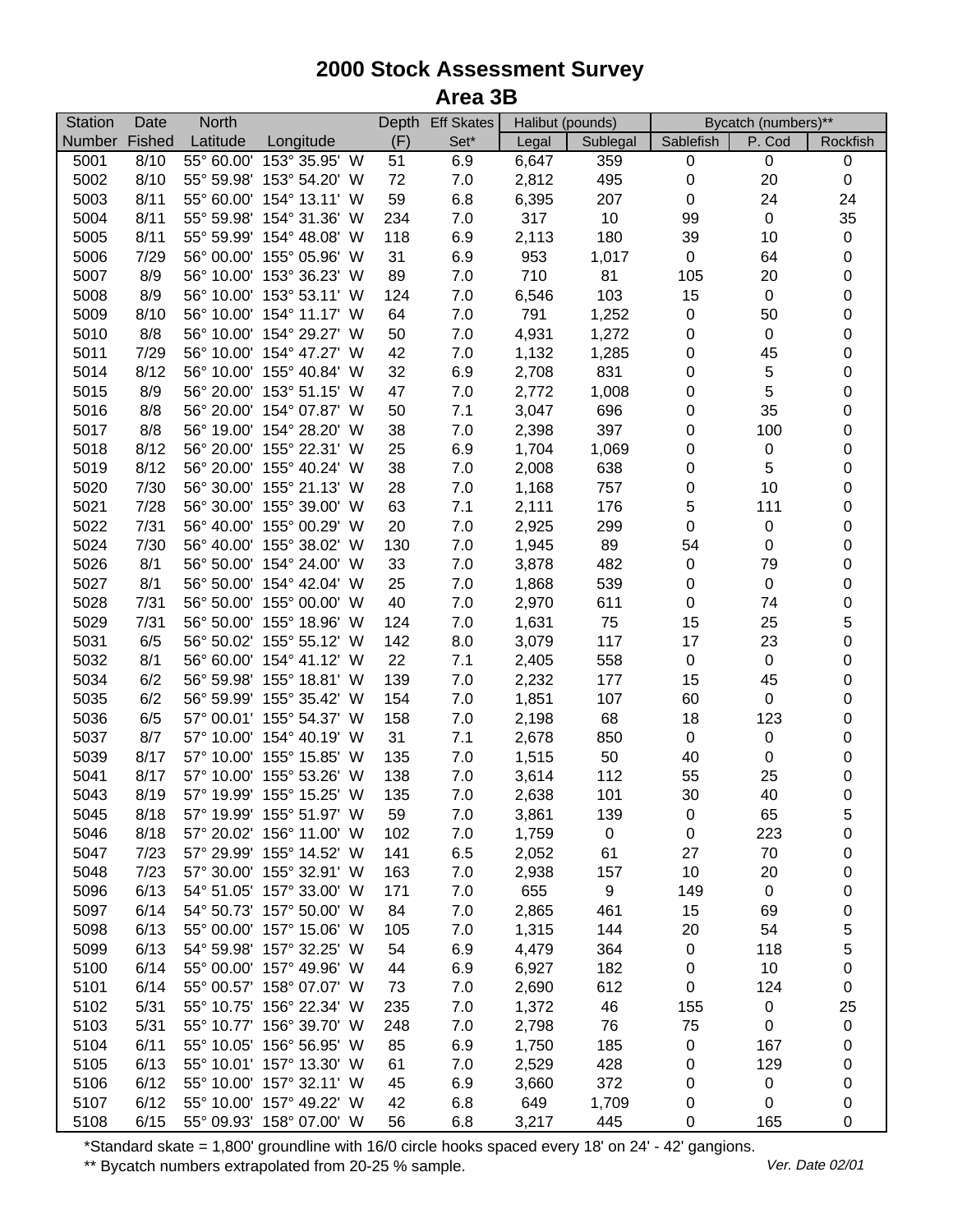| <b>Station</b> | Date   | North      |                          |     | Depth Eff Skates |       | Halibut (pounds) |             | Bycatch (numbers)** |             |
|----------------|--------|------------|--------------------------|-----|------------------|-------|------------------|-------------|---------------------|-------------|
| Number         | Fished | Latitude   | Longitude                | (F) | Set*             | Legal | Sublegal         | Sablefish   | P. Cod              | Rockfish    |
| 5109           | 6/10   |            | 55° 20.16' 156° 38.98' W | 64  | 7.0              | 4,995 | 1,504            | $\pmb{0}$   | $\,0\,$             | $\pmb{0}$   |
| 5110           | 6/11   |            | 55° 20.12' 156° 55.22' W | 50  | 6.8              | 2,554 | 1,265            | $\pmb{0}$   | $\,0\,$             | $\pmb{0}$   |
| 5111           | 6/11   |            | 55° 19.86' 157° 14.28' W | 49  | 6.9              | 1,536 | 680              | $\mathbf 0$ | 20                  | $\,0\,$     |
| 5112           | 6/12   |            | 55° 20.11' 157° 30.69' W | 47  | 6.8              | 2,881 | 929              | $\pmb{0}$   | $\pmb{0}$           | 0           |
| 5113           | 6/12   |            | 55° 20.00' 157° 48.92' W | 43  | 6.9              | 2,153 | 1,222            | $\pmb{0}$   | 10                  | 0           |
| 5114           | 6/15   |            | 55° 19.91' 158° 06.04' W | 59  | 6.9              | 3,619 | 684              | $\pmb{0}$   | 29                  | 0           |
| 5115           | 6/15   |            | 55° 20.00' 158° 24.29' W | 79  | 7.0              | 2,803 | 394              | 25          | 35                  | $\pmb{0}$   |
| 5116           | 6/10   |            | 55° 29.95' 156° 37.90' W | 96  | 7.0              | 2,296 | 177              | $\pmb{0}$   | 99                  | 0           |
| 5117           | 6/10   |            | 55° 30.12' 156° 55.30' W | 48  | 6.9              | 4,593 | 760              | $\pmb{0}$   | 10                  | $\mathbf 0$ |
| 5118           | 6/2    |            | 55° 29.89' 157° 12.55' W | 46  | 7.0              | 3,501 | 982              | $\pmb{0}$   | 45                  | $\mathbf 0$ |
| 5119           | 6/2    |            | 55° 29.84' 157° 31.09' W | 50  | 7.0              | 1,500 | 819              | $\pmb{0}$   | 60                  | $\mathsf 0$ |
| 5120           | 6/3    |            | 55° 30.03' 157° 48.49' W | 51  | 7.0              | 3,865 | 629              | $\pmb{0}$   | 45                  | $\mathbf 0$ |
| 5121           | 6/3    | 55° 29.99' | 158° 06.01' W            | 70  | 7.0              | 2,265 | 367              | 5           | 170                 | 0           |
| 5122           | 6/15   | 55° 30.00' | 158° 24.07' W            | 78  | 6.9              | 2,055 | 165              | 25          | 25                  | 0           |
| 5123           | 6/10   |            | 55° 40.12' 156° 55.05' W | 48  | 6.9              | 3,677 | 914              | $\pmb{0}$   | 10                  | 0           |
| 5124           | 6/2    |            | 55° 39.51' 157° 13.42' W | 45  | 7.0              | 961   | 511              | $\pmb{0}$   | 168                 | $\mathbf 0$ |
| 5125           | 6/2    | 55° 39.80' | 157° 29.82' W            | 55  | 6.9              | 2,113 | 322              | $\pmb{0}$   | 44                  | $\mathbf 0$ |
| 5126           | 6/3    |            | 55° 39.83' 157° 48.17' W | 73  | 7.0              | 1,197 | 168              | 15          | 137                 | 0           |
| 5127           | 6/3    |            | 55° 39.92' 158° 05.71' W | 70  | 7.0              | 2,353 | 234              | $\pmb{0}$   | 145                 | 0           |
| 5128           | 6/16   |            | 55° 40.10' 158° 23.08' W | 70  | 7.0              | 2,211 | 200              | $\pmb{0}$   | 35                  | 0           |
| 5129           | 6/16   |            | 55° 40.35' 158° 41.05' W | 49  | 7.0              | 2,012 | 1,384            | 0           | $\sqrt{5}$          | 0           |
| 5130           | 6/1    |            | 55° 50.02' 157° 12.09' W | 54  | 7.0              | 1,021 | 515              | $\pmb{0}$   | 137                 | 0           |
|                | 6/1    | 55° 49.89' | 157° 30.12' W            | 54  | 7.0              | 777   | 230              |             |                     |             |
| 5131           | 6/4    |            | 55° 49.92' 157° 48.47' W |     |                  |       | 347              | 0           | 151                 | 0           |
| 5132           |        |            |                          | 66  | 7.0              | 1,572 |                  | 0           | 115                 | $\mathbf 0$ |
| 5133           | 6/4    |            | 55° 49.89' 158° 05.04' W | 44  | 7.0              | 3,252 | 797              | $\pmb{0}$   | 45                  | $\mathbf 0$ |
| 5134           | 6/16   |            | 55° 50.00' 158° 23.76' W | 58  | 7.0              | 3,710 | 908              | $\pmb{0}$   | 69                  | $\mathsf 0$ |
| 5135           | 6/1    |            | 56° 00.12' 157° 29.02' W | 63  | 7.0              | 1,899 | 618              | $\pmb{0}$   | 190                 | $\mathsf 0$ |
| 5136           | 6/5    |            | 56° 00.10' 157° 46.94' W | 67  | 7.0              | 1,539 | 440              | $\pmb{0}$   | 193                 | $\mathbf 0$ |
| 5137           | 6/4    | 55° 59.97' | 158° 05.09' W            | 46  | 7.0              | 2,287 | 430              | $\pmb{0}$   | 25                  | $\mathbf 0$ |
| 5138           | 6/5    | 56° 09.93' | 157° 47.33' W            | 101 | 7.0              | 2,606 | 45               | $\pmb{0}$   | 361                 | 0           |
| 5139           | 6/5    | 56° 09.90' | 158° 04.89' W            | 39  | 6.9              | 2,763 | 481              | $\pmb{0}$   | $\,$ 5 $\,$         | $\mathbf 0$ |
| 5140           | 6/5    | 56° 19.90' | 158° 03.96' W            | 39  | 6.9              | 2,358 | 302              | $\pmb{0}$   | 15                  | $\mathbf 0$ |
| 5141           | 7/7    |            | 54° 30.04' 159° 00.75' W | 142 | 7.0              | 1,014 | 64               | 86          | 5                   | 0           |
| 5142           | 7/7    |            | 54° 29.96' 159° 17.23' W | 80  | 7.1              | 1,951 | 108              | $\pmb{0}$   | 177                 | 0           |
| 5143           | 7/6    |            | 54° 29.95' 159° 34.23' W | 61  | 6.9              | 8,269 | 498              | 0           | 5                   | 0           |
| 5144           | 7/6    |            | 54° 30.06' 159° 50.09' W | 65  | 6.9              | 2,481 | 446              | 10          | 131                 | 0           |
| 5145           | 6/23   |            | 54° 29.93' 160° 09.09' W | 66  | 7.0              | 3,170 | 874              | $\mathbf 0$ | 10                  | 0           |
| 5146           | 6/22   |            | 54° 40.05' 158° 25.18' W | 119 | 6.8              | 3,394 | 216              | 34          | 44                  | 0           |
| 5147           | 7/17   |            | 54° 39.89' 158° 41.90' W | 56  | 7.0              | 3,700 | 439              | 0           | 150                 | 0           |
| 5148           | 7/16   |            | 54° 40.05' 159° 00.46' W | 48  | 7.0              | 3,577 | 599              | 0           | $\pmb{0}$           | 5           |
| 5149           | 7/7    |            | 54° 40.05' 159° 17.12' W | 40  | 7.0              | 2,575 | 1,085            | 0           | $\,0\,$             | 0           |
| 5150           | 7/6    |            | 54° 39.95' 159° 34.83' W | 32  | 7.0              | 5,056 | 395              | 0           | 50                  | 5           |
| 5151           | 6/11   |            | 54° 40.10' 159° 52.04' W | 41  | 6.8              | 3,716 | 770              | 0           | $\,0\,$             | 0           |
| 5152           | 6/11   |            | 54° 39.90' 160° 09.03' W | 49  | 6.9              | 2,135 | 899              | $\pmb{0}$   | 64                  | 0           |
| 5153           | 6/22   |            | 54° 50.02' 158° 07.12' W | 54  | 6.9              | 3,092 | 1,086            | $\pmb{0}$   | 92                  | 0           |
| 5154           | 6/22   |            | 54° 50.08' 158° 24.85' W | 108 | 6.8              | 1,964 | 96               | 101         | $\pmb{0}$           | 0           |
| 5155           | 7/17   |            | 54° 49.92' 158° 42.09' W | 53  | 7.0              | 143   | 1,289            | $\pmb{0}$   | 5                   | 0           |
| 5156           | 7/16   |            | 54° 49.93' 158° 59.18' W | 39  | 6.9              | 216   | 491              | 0           | $\pmb{0}$           | 0           |
| 5157           | 6/11   |            | 54° 50.12' 159° 52.14' W | 30  | 7.0              | 2,076 | 427              | 0           | 140                 | 0           |
| 5158           | 6/12   |            | 54° 49.83' 160° 09.09' W | 37  | 7.0              | 3,923 | 339              | 0           | 50                  | 0           |
| 5159           | 6/12   |            | 54° 49.92' 160° 26.16' W | 46  | 6.9              | 1,162 | 456              | 0           | 186                 | 0           |

\*Standard skate = 1,800' groundline with 16/0 circle hooks spaced every 18' on 24' - 42' gangions.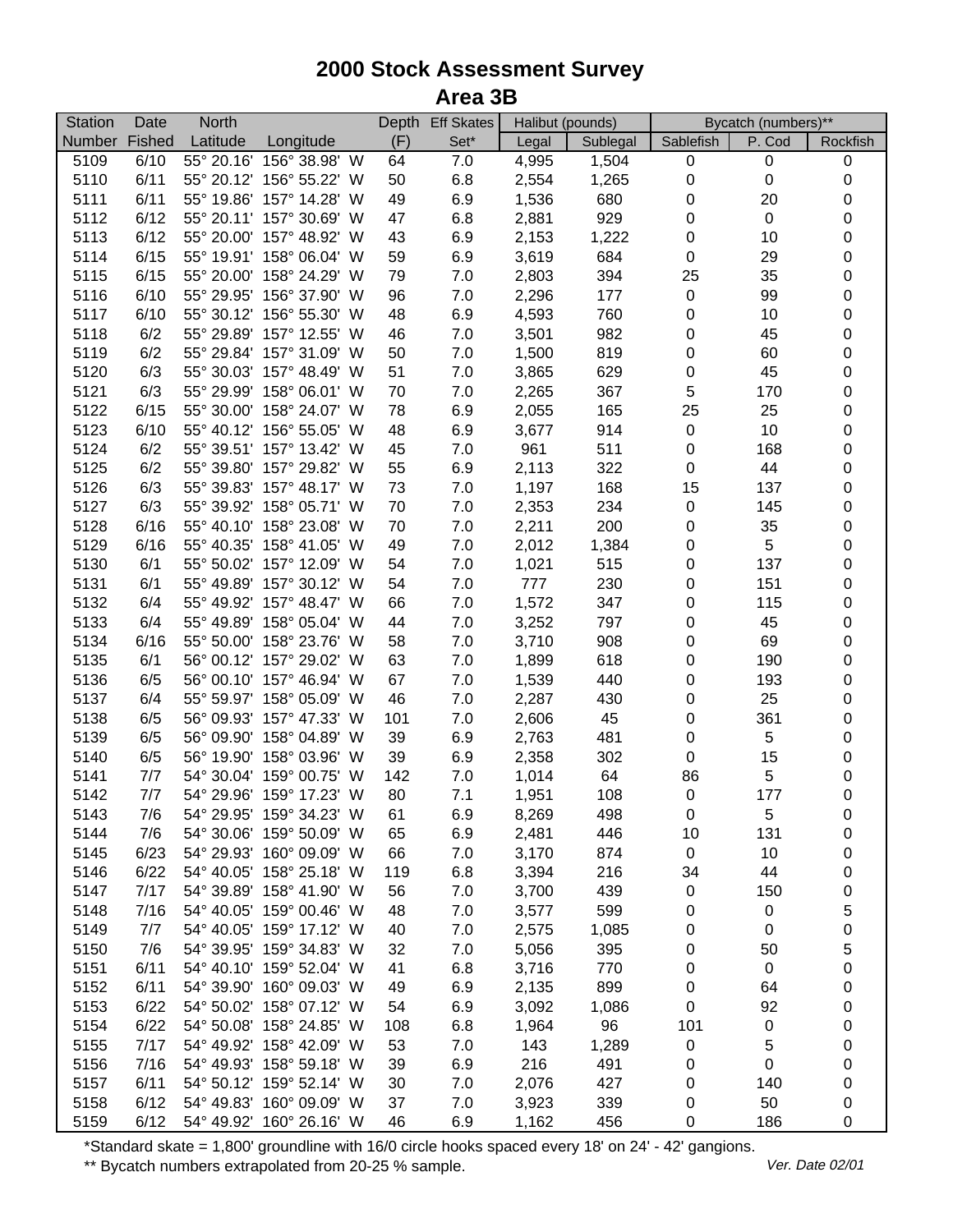| <b>Station</b> | Date   | North      |                          |           | Depth Eff Skates | Halibut (pounds) |              | Bycatch (numbers)** |             |             |
|----------------|--------|------------|--------------------------|-----------|------------------|------------------|--------------|---------------------|-------------|-------------|
| <b>Number</b>  | Fished | Latitude   | Longitude                | (F)       | Set*             | Legal            | Sublegal     | Sablefish           | P. Cod      | Rockfish    |
| 5160           | 7/8    | 54° 59.84' | 158° 24.98' W            | 111       | 6.9              | 3,214            | 29           | 58                  | 102         | 10          |
| 5161           | 7/15   |            | 54° 59.65' 158° 42.36' W | 66        | 7.0              | 1,252            | 366          | $\pmb{0}$           | 95          | $\pmb{0}$   |
| 5162           | 7/15   | 55° 00.00' | 158° 59.05' W            | 45        | 7.0              | 438              | 1,282        | $\pmb{0}$           | $\,0\,$     | 0           |
| 5163           | 7/15   | 54° 59.95' | 159° 18.20' W            | 19        | 7.0              | 5,143            | 159          | $\pmb{0}$           | 20          | 5           |
| 5164           | 6/12   |            | 54° 59.97' 160° 27.16' W | 61        | 7.0              | 6,039            | 684          | $\pmb{0}$           | 70          | 0           |
| 5165           | 6/25   |            | 54° 59.97' 160° 43.81' W | 49        | 6.7              | 3,831            | 658          | $\pmb{0}$           | $\,$ 5 $\,$ | $\mathbf 0$ |
| 5166           | 7/8    |            | 55° 10.04' 158° 24.07' W | 99        | 7.0              | 1,819            | 78           | 79                  | 20          | $\pmb{0}$   |
| 5167           | 6/14   |            | 55° 09.98' 158° 42.12' W | 110       | 7.0              | 2,010            | 49           | 64                  | $\,$ 5 $\,$ | $\mathbf 0$ |
| 5168           | 6/14   |            | 55° 09.79' 158° 59.60' W | 67        | 6.7              | 2,298            | 427          | $\pmb{0}$           | 62          | $\mathbf 0$ |
| 5169           | 6/13   |            | 55° 10.16' 159° 17.12' W | 37        | 7.0              | 2,342            | 995          | $\pmb{0}$           | $\pmb{0}$   | $\mathbf 0$ |
| 5170           | 6/14   |            | 55° 20.23' 158° 41.92' W | 102       | 6.9              | 3,474            | 135          | 29                  | 49          | $\mathbf 0$ |
| 5171           | 7/13   | 55° 20.07' | 158° 59.69' W            | 100       | 7.0              | 1,232            | 16           | 15                  | $\sqrt{5}$  | 0           |
| 5172           | 6/13   | 55° 19.96' | 159° 17.14' W            | 96        | 7.0              | 1,429            | 60           | 5                   | 10          | 0           |
| 5173           | 6/13   |            | 55° 20.14' 159° 34.01' W | 75        | 7.0              | 2,993            | 370          | $\pmb{0}$           | 10          | 0           |
| 5174           | 6/10   |            | 55° 20.01' 159° 51.94' W | 48        | 7.0              | 4,344            | 635          | $\pmb{0}$           | 65          | $\mathbf 0$ |
| 5175           | 7/13   | 55° 29.90' | 158° 41.16' W            | 87        | 7.0              | 1,321            | 10           | 58                  | $\mathbf 5$ | 0           |
| 5176           | 7/13   | 55° 30.03' | 158° 59.02' W            | 58        | 7.0              | 4,680            | 1,023        | $\pmb{0}$           | $\pmb{0}$   | 0           |
| 5177           | 6/26   |            | 55° 29.63' 159° 17.11' W | 66        | 7.0              | 3,373            | 741          | $\pmb{0}$           | 50          | 0           |
| 5178           | 6/26   |            | 55° 29.99' 159° 34.20' W | 90        | 6.9              | 3,701            | 351          | 0                   | 180         | 0           |
| 5179           | 6/10   | 55° 29.95' | 159° 52.03' W            | 91        | 6.9              | 3,017            | 195          | 0                   | 152         | 0           |
| 5181           | 7/14   | 55° 40.03' | 158° 59.00' W            | 81        | 7.0              | 2,210            | 57           | 0                   | $\sqrt{5}$  | 0           |
| 5182           | 6/26   |            | 55° 40.11' 159° 17.23' W | 54        | 6.9              | 2,707            | 832          | 0                   | 10          | 0           |
| 5183           | 6/10   |            | 55° 40.07' 159° 52.03' W | 70        | 6.9              | 2,171            | 168          | 0                   | 136         | 0           |
| 5184           | 7/14   | 55° 50.09' | 158° 59.11' W            | 66        | 7.0              | 5,266            | 386          | 0                   | 50          | 0           |
| 5185           | 7/14   |            | 55° 50.07' 159° 16.98' W | 30        | 6.9              | 2,596            | 310          | $\pmb{0}$           | 108         | $\mathbf 0$ |
| 5186           | 6/4    |            | 53° 59.97' 163° 14.98' W | 49        | 6.9              | 3,129            | 559          | $\pmb{0}$           | 98          | $\mathbf 0$ |
| 5187           | 6/4    |            | 54° 00.01' 163° 31.76' W | 56        | 6.9              | 743              | 487          | $\pmb{0}$           | 211         | $\mathbf 0$ |
| 5188           | 6/4    |            | 53° 59.94' 163° 49.04' W | 50        | 6.9              | 923              | 448          | $\pmb{0}$           | 173         | $\mathsf 0$ |
| 5190           | 7/26   |            | 54° 10.41' 161° 51.22' W | 44        | 7.0              | 7,789            | 201          | $\pmb{0}$           | 45          | $\pmb{0}$   |
| 5191           | 7/25   |            | 54° 09.91' 162° 07.96' W | 45        | 7.0              | 6,926            | 434          | $\mathbf 0$         | 15          | 45          |
| 5192           | 7/25   |            | 54° 10.34' 162° 24.57' W | 99        | 7.0              | 373              | 86           | 100                 | 45          | 15          |
| 5193           | 6/5    | 54° 10.09' | 163° 50.23' W            | 51        | 7.0              |                  | 374          | $\pmb{0}$           |             | $\pmb{0}$   |
| 5194           | 6/24   |            | 54° 20.55' 160° 08.46' W |           |                  | 1,259            |              | 79                  | 75<br>5     | $\mathbf 0$ |
| 5195           | 6/24   |            | 54° 20.05' 160° 26.16' W | 165<br>67 | 7.0              | 1,951            | 331<br>489   | $\pmb{0}$           | 182         | 0           |
|                | 6/23   |            | 54° 20.12' 160° 43.02' W |           | 7.0              | 2,091            | 539          |                     |             |             |
| 5196           | 7/5    |            | 54° 19.98' 161° 00.13' W | 58        | 7.0              | 4,811            |              | 0                   | 134         | 0           |
| 5197           | 7/5    |            | 54° 19.75' 161° 16.80' W | 70        | 7.0<br>7.0       | 3,321            | 1,116<br>408 | 0                   | 95<br>109   | 0           |
| 5198           | 7/24   |            | 54° 19.95' 161° 34.45' W | 58        |                  | 3,507            |              | 0                   |             | 10          |
| 5199           | 7/26   |            | 54° 19.99' 161° 50.86' W | 78        | 7.0              | 1,532            | 270          | 10                  | 158         | 0           |
| 5200           |        |            | 54° 20.22' 162° 08.91' W | 44        | 7.0              | 5,563            | 436          | 0                   | 20          | 0           |
| 5201           | 7/25   |            |                          | 30        | 7.0              | 4,108            | 1,483        | 0                   | 16          | 0           |
| 5202           | 6/3    |            | 54° 20.11' 163° 16.98' W | 26        | 7.0              | 1,906            | 353          | 0                   | 39          | 0           |
| 5203           | 6/5    |            | 54° 20.02' 163° 34.08' W | 60        | 7.0              | 1,787            | 418          | 0                   | 157         | 0           |
| 5204           | 6/5    |            | 54° 20.03' 163° 50.81' W | 62        | 7.0              | 693              | 271          | 0                   | 274         | 0           |
| 5205           | 6/6    |            | 54° 19.95' 164° 09.54' W | 52        | 7.0              | 421              | 268          | 0                   | 109         | 0           |
| 5206           | 6/23   |            | 54° 30.02' 160° 26.09' W | 80        | 6.9              | 2,895            | 220          | 0                   | 173         | 0           |
| 5207           | 6/23   |            | 54° 30.09' 160° 43.06' W | 76        | 7.0              | 862              | 89           | $\mathbf 0$         | 20          | 0           |
| 5208           | 7/4    |            | 54° 30.03' 161° 00.95' W | 70        | 6.8              | 1,034            | 290          | 17                  | 68          | 0           |
| 5209           | 7/5    |            | 54° 30.07' 161° 17.93' W | 65        | 7.0              | 1,318            | 244          | 0                   | 125         | 0           |
| 5210           | 7/24   |            | 54° 30.07' 161° 34.95' W | 35        | 7.0              | 4,597            | 798          | 0                   | 35          | 0           |
| 5211           | 6/1    |            | 54° 29.58' 161° 52.08' W | 77        | 7.0              | 2,615            | 386          | 0                   | 160         | 0           |
| 5212           | 6/1    |            | 54° 29.96' 162° 09.02' W | 76        | 7.0              | 2,863            | 467          | 0                   | 178         | 0           |

\*Standard skate = 1,800' groundline with 16/0 circle hooks spaced every 18' on 24' - 42' gangions.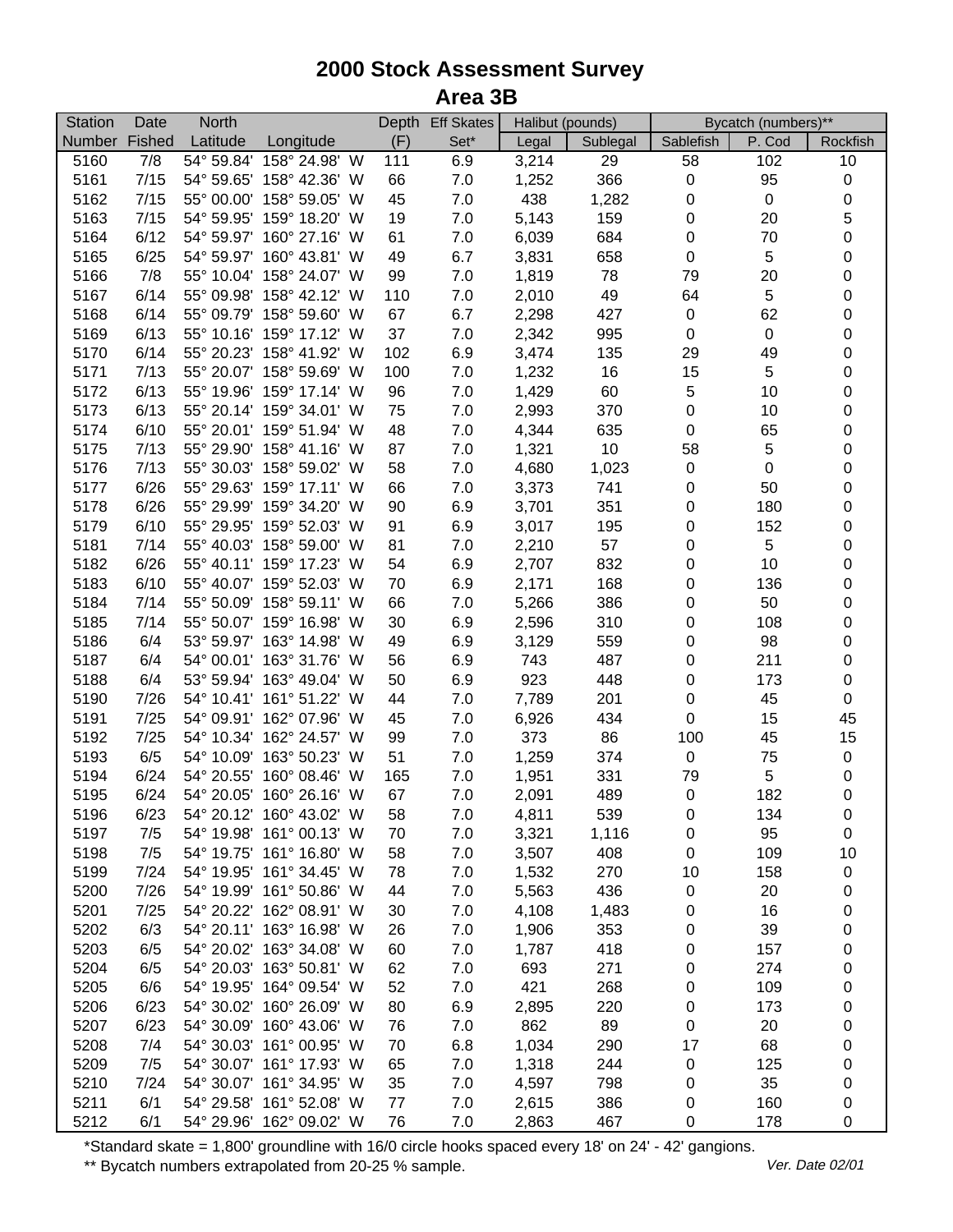| <b>Station</b> | Date   | North      |                          |            | Depth Eff Skates | Halibut (pounds) |            | Bycatch (numbers)** |             |                |
|----------------|--------|------------|--------------------------|------------|------------------|------------------|------------|---------------------|-------------|----------------|
| <b>Number</b>  | Fished | Latitude   | Longitude                | (F)        | Set*             | Legal            | Sublegal   | Sablefish           | P. Cod      | Rockfish       |
| 5213           | 6/1    | 54° 29.98' | 162° 26.02' W            | 79         | 6.9              | 2,951            | 550        | $\pmb{0}$           | 125         | $\,0\,$        |
| 5214           | 6/3    |            | 54° 30.03' 163° 18.05' W | 39         | 6.9              | 1,119            | 599        | $\pmb{0}$           | 10          | $\pmb{0}$      |
| 5215           | 6/3    |            | 54° 30.02' 163° 35.14' W | 54         | 6.9              | 1,848            | 886        | $\pmb{0}$           | 122         | 0              |
| 5216           | 6/6    |            | 54° 30.21' 163° 52.94' W | 49         | 7.0              | 949              | 237        | 0                   | 134         | 0              |
| 5217           | 6/6    | 54° 30.05' | 164° 10.32' W            | 52         | 7.0              | 346              | 499        | $\pmb{0}$           | 223         | 0              |
| 5218           | 7/3    | 54° 39.98' | 160° 26.07' W            | 55         | 7.0              | 3,027            | 1,674      | $\pmb{0}$           | $\,$ 5 $\,$ | $\pmb{0}$      |
| 5219           | 7/3    |            | 54° 39.98' 160° 43.14' W | 51         | 7.0              | 4,719            | 1,081      | $\pmb{0}$           | $\sqrt{5}$  | $\mathbf 0$    |
| 5220           | 7/4    |            | 54° 40.02' 161° 00.97' W | 50         | 6.8              | 2,615            | 609        | $\pmb{0}$           | 92          | $\mathbf 0$    |
| 5221           | 7/4    |            | 54° 39.97' 161° 17.63' W | $77 \,$    | 6.7              | 894              | 470        | $\pmb{0}$           | 24          | 0              |
| 5222           | 7/27   |            | 54° 39.94' 161° 34.81' W | 35         | 7.0              | 1,574            | 375        | $\pmb{0}$           | 255         | 0              |
| 5223           | 7/27   |            | 54° 40.06' 161° 53.18' W | 31         | 7.0              | 5,812            | 440        | $\pmb{0}$           | $\pmb{0}$   | $\,6\,$        |
| 5224           | 5/31   | 54° 40.03' | 162° 44.03' W            | 44         | 7.0              | 1,501            | 491        | $\pmb{0}$           | 46          | 0              |
| 5225           | 7/3    | 54° 49.95' | 160° 43.91' W            | 56         | 7.0              | 2,034            | 233        | $\pmb{0}$           | 260         | 0              |
| 5226           | 7/28   | 54° 49.96' | 161° 01.25' W            | 56         | 7.0              | 2,043            | 433        | $\pmb{0}$           | $\,$ 5 $\,$ | 0              |
| 5227           | 7/28   | 54° 50.00' | 161° 17.98' W            | 58         | 7.0              | 2,754            | 430        | $\pmb{0}$           | 59          | $\mathbf 0$    |
| 5228           | 7/27   | 54° 50.10' | 161° 35.91' W            | 39         | 7.0              | 7,357            | 358        | 0                   | 35          | 0              |
| 5229           | 5/31   | 54° 49.95' | 162° 45.15' W            | 25         | 6.9              | 896              | 212        | $\pmb{0}$           | 10          | 0              |
| 5230           | 5/31   |            | 54° 49.91' 163° 02.77' W | 39         | 7.0              | 1,609            | 534        | 0                   | 126         | 0              |
| 5231           | 6/25   |            | 55° 00.03' 161° 01.23' W | 53         | 6.8              | 2,962            | 298        | 0                   | $\sqrt{5}$  | 0              |
| 5232           | 7/28   |            | 54° 59.98' 161° 19.06' W | 43         | 7.0              | 5,504            | 389        | 0                   | 64          | 0              |
| 5233           | 6/25   | 55° 09.97' | 161° 02.04' W            | 54         | 6.8              | 5,302            | 374        | $\pmb{0}$           | 68          | 0              |
| 5235           | 7/1    | 55° 19.99' | 156° 20.88' W            | 94         | 7.0              | 3,325            | 144        | 10                  | 149         | 0              |
| 5236           | 6/30   |            | 55° 30.00' 155° 45.24' W | 118        | 7.0              | 1,335            | 38         | 104                 | $\pmb{0}$   | $\mathbf 0$    |
| 5237           | 6/30   |            | 55° 30.00' 156° 04.11' W | 111        | 7.0              | 2,242            | 163        | 65                  | $\pmb{0}$   | $\mathbf 0$    |
| 5238           | 7/1    |            | 55° 30.00' 156° 20.06' W | 117        | 7.0              | 2,707            | 131        | 54                  | 30          | $\overline{5}$ |
| 5239           | 6/29   |            | 55° 40.00' 155° 26.07' W | 98         | 7.1              | 2,001            | 562        | $\pmb{0}$           | 86          | 10             |
| 5240           | 6/30   |            | 55° 40.00' 155° 43.88' W | 68         | 7.1              | 6,633            | 996        | $\pmb{0}$           | 15          | $\pmb{0}$      |
| 5242           | 7/3    | 55° 40.01' | 156° 19.05' W            | 139        | 7.0              | 743              | 38         | 59                  | 45          | 0              |
| 5243           | 7/2    | 55° 40.00' | 156° 37.04' W            | 133        | 7.0              | 1,875            | 48         | 54                  | $\,0\,$     | 0              |
| 5244           | 6/29   | 55° 49.99' | 155° 06.83' W            | 64         | 7.0              | 3,195            | 943        | $\pmb{0}$           | $\mathbf 0$ | 0              |
| 5245           | 6/29   | 55° 50.00' | 155° 25.27' W            | 24         | 7.0              | 915              | 582        | $\pmb{0}$           | 225         | $\mathbf 0$    |
| 5246           | 7/3    | 55° 50.00' | 156° 00.91' W            | 59         | 7.0              |                  | 653        | $\pmb{0}$           | 25          | 0              |
| 5247           | 7/3    | 55° 50.00' | 156° 18.91' W            |            |                  | 4,600<br>746     | 64         |                     | $\,0\,$     | $\mathbf 0$    |
| 5248           | 7/2    |            | 55° 50.00' 156° 36.27' W | 132<br>122 | 7.0<br>7.0       | 1,689            | 49         | 65<br>117           | 17          | 0              |
| 5249           | 6/18   |            | 55° 49.99' 156° 53.91' W |            |                  | 2,522            |            |                     |             |                |
|                | 6/4    |            | 55° 60.00' 155° 41.95' W | 71         | 7.0              |                  | 466        | 0                   | 85          | 0              |
| 5250<br>5252   | 6/4    |            | 56° 00.00' 156° 18.07' W | 27<br>116  | 6.7<br>7.0       | 1,327            | 575<br>134 | 0                   | 305<br>50   | 0              |
|                | 7/2    |            | 55° 59.98' 156° 36.14' W | 104        |                  | 2,322            |            | 120                 | 40          | 0              |
| 5253           |        |            | 56° 00.00' 157° 11.07' W |            | 7.0              | 3,017            | 113        | 25                  |             | 0              |
| 5254           | 6/18   |            |                          | 62         | 7.2              | 1,455            | 322        | $\pmb{0}$           | 148         | 0              |
| 5256           | 6/17   |            | 56° 09.99' 156° 16.94' W | 126        | 7.0              | 2,195            | 118        | 15                  | 225         | 0              |
| 5257           | 6/17   |            | 56° 10.00' 156° 34.86' W | 100        | 7.1              | 1,486            | 180        | 0                   | 136         | 0              |
| 5258           | 6/19   |            | 56° 09.99' 156° 53.12' W | 45         | 7.0              | 1,560            | 291        | 0                   | 109         | 0              |
| 5259           | 6/19   |            | 56° 10.00' 157° 11.11' W | 57         | 7.1              | 2,312            | 762        | 0                   | 106         | 0              |
| 5260           | 7/19   |            | 56° 10.00' 157° 28.89' W | 85         | 7.0              | 1,126            | 43         | $\pmb{0}$           | 35          | 0              |
| 5261           | 6/3    |            | 56° 20.00' 155° 59.30' W | 119        | 7.0              | 1,179            | 35         | 20                  | 20          | 0              |
| 5262           | 6/3    |            | 56° 20.01' 156° 16.18' W | 152        | 7.0              | 2,235            | 132        | 54                  | 10          | 0              |
| 5263           | 6/17   |            | 56° 20.00' 156° 34.22' W | 100        | 7.0              | 2,640            | 202        | 0                   | 185         | 0              |
| 5264           | 6/20   |            | 56° 20.00' 156° 52.17' W | 66         | 7.1              | 2,090            | 477        | 0                   | 91          | 0              |
| 5265           | 6/19   |            | 56° 20.01' 157° 10.10' W | 93         | 7.0              | 2,331            | 92         | 0                   | 10          | 0              |
| 5266           | 7/19   |            | 56° 20.00' 157° 28.18' W | 37         | 7.0              | 1,951            | 736        | 0                   | 0           | 0              |
| 5267           | 7/19   |            | 56° 20.11' 157° 46.02' W | 29         | 7.1              | 2,967            | 598        | 0                   | 20          | 5              |

\*Standard skate = 1,800' groundline with 16/0 circle hooks spaced every 18' on 24' - 42' gangions.